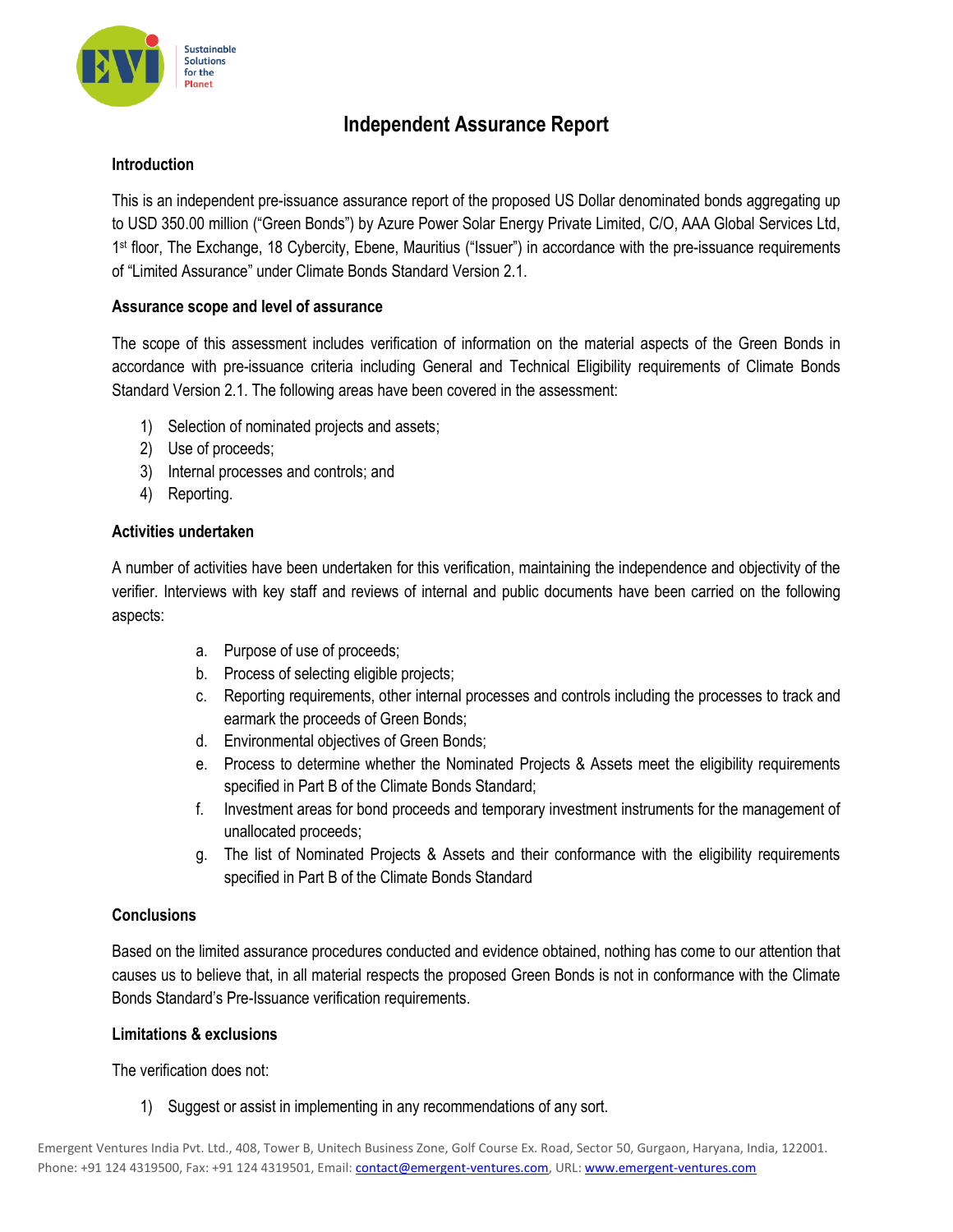

- 2) Assess data and information beyond the defined reporting boundary and period.
- 3) Set any expectations of the proposed Green Bonds issuance.
- 4) Verify the financial standing, economic performance and credit rating of the prospective issuer.
- 5) Verify statements by Issuer that describe opinions, beliefs, aspirations, expectations, aims or intentions.
- 6) Make any assessment of the environmental, social, or governance impact of the proposed projects/investments, except to the extent required for compliance with Climate Bonds Initiative Version 2.1.
- 7) Assess whether the proposed projects or investments comply with local regulations.

### **Independence**

The verification has been carried out by experts of environment, social, climate change and sustainability areas. Neither Verifier nor any member of the verifier team is involved in any way in the issuance or management of Green Bonds. Verifier has applied internal procedures to confirm no conflicts of interest for this verification engagement. Verifier team has followed ISAE 3000 (Revised): *Assurance Engagements other than Audits or Reviews of Historical Financial Information* for carrying out the Limited Assurance.

## **Issuers' responsibility**

The Issuer is responsible to ensure the compliance of Green Bonds with Climate Bonds Standard Version 2.1.

## **Verifier's responsibility**

The report is intended to inform the Issuer about the compliance of Green Bonds in accordance with the pre-issuance criteria of Climate Bonds Standard Version 2.1. Verifier team is responsible only to the Issuer and to the extent of verifying the Green Bonds as per the terms of engagement.

Atul Sanghal Business Head – Sustainability & Climate Change Emergent Ventures India Pvt. Ltd. (Gurgaon, India) 22-April-2019